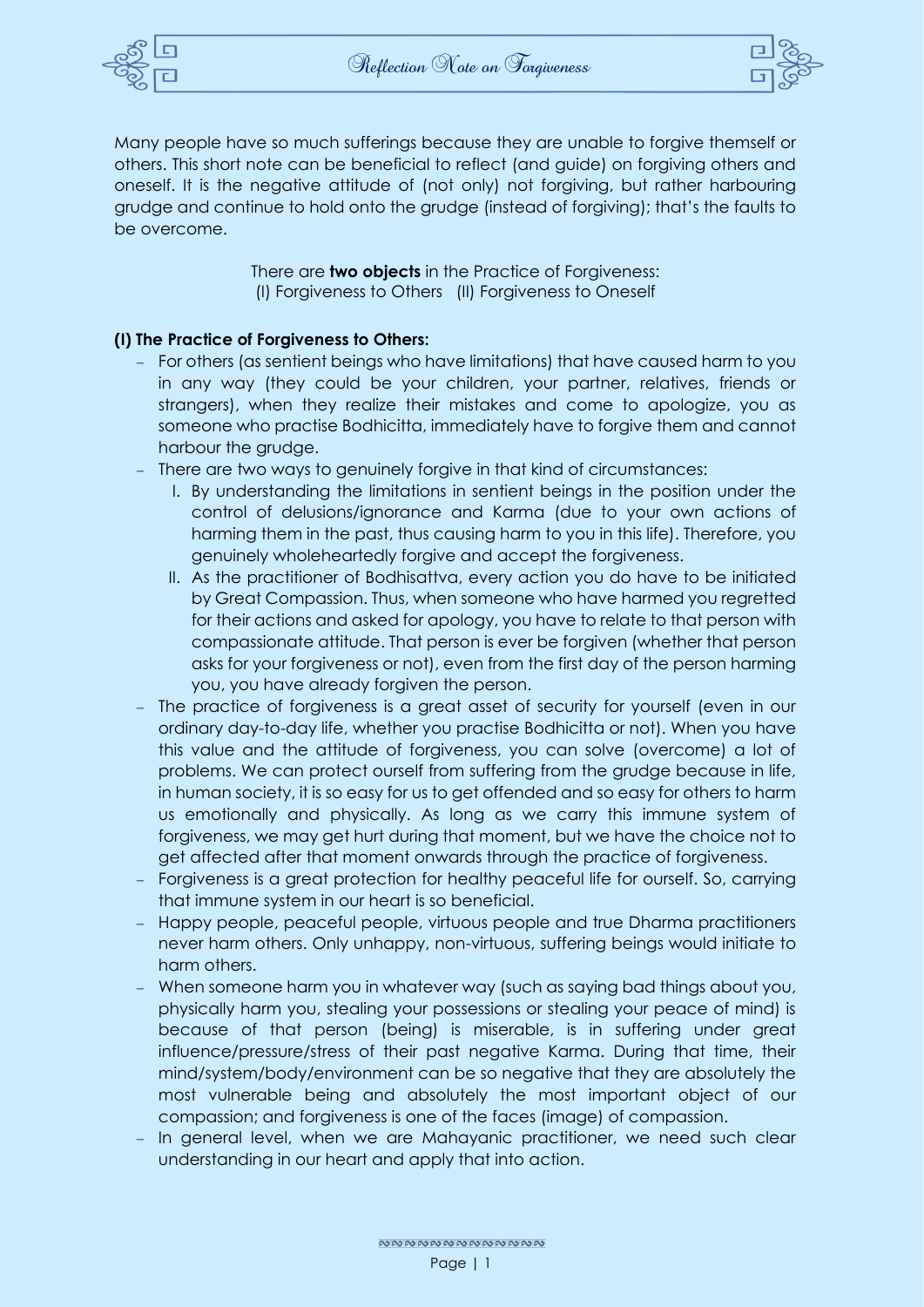



## **(II) The Practice of Forgiveness to Oneself:**

- If we have done any mistake in the past, if we're grasping on certain regretfulness, holding grudge to ourself, unhappy/angry about ourself of what we have done, (as we are also one of the sentient beings), therefore as practitioners of Bodhicitta and Mahayana, we have to practise forgiveness to ourself.
- As normal human beings, we are not perfected (when we were younger, we could have lied and hurt some people, and could have done stupid things, etc). Now that we are practising Mahayanic teaching (already grown-up), therefore we really need to let go of these grasping (to let go of the grudge and forgive ourself) and take important steps of purification of these negativities, in order to purify our own Karma.
- − Could be your ex-partner, your parents-in-laws, parents, your naughty children, your mischievous siblings or could be anybody; as Mahayanic practitioners who couldn't let go and regard them as your enemies and still finding way to harm back will be absolutely disaster.
- When we forgive others, first person who get benefit is ourself (to be released from that misery). By embracing others (those who have harmed us) is forgiving ourself from the misery/suffering/grudge/negativities that we hold on to. So, forgiving others' mistake/harm to us, is in fact benefitting ourself first to get released from that misery.
- If we want peace within ourself, we have to practise compassionate attitude of forgiveness (of our negativities and our limitations), to be able to harmonize ourself and have peace within ourself.
- If you want peace and happiness among entire family members, at least you need to practise forgiveness (of all limitations of each and every one of your family members); at least from your side, you are in peace with everyone.
- If you want peace in the organisations/society/world, then at individual level, everyone needs to practise forgiveness. If everyone is able to do that, there will be no war, no conflict and no hurting of each other.
- Practice of compassion in the face of forgiveness is really the foundation/way/path to build a peaceful world.

Reflection Note on Forgiveness 1. (To overcome fault of) Not forgiving even when others apologize. 2. (To overcome faults of) Not forgiving others, harbouring a grudge and holding it even when others apologize.

## Reflection:

Express Compassion in the face/attitude of Forgiveness to ourself and others. Consecrate ourself as such a peaceful, loving and compassionate person.

by Geshe Zopa, February 2022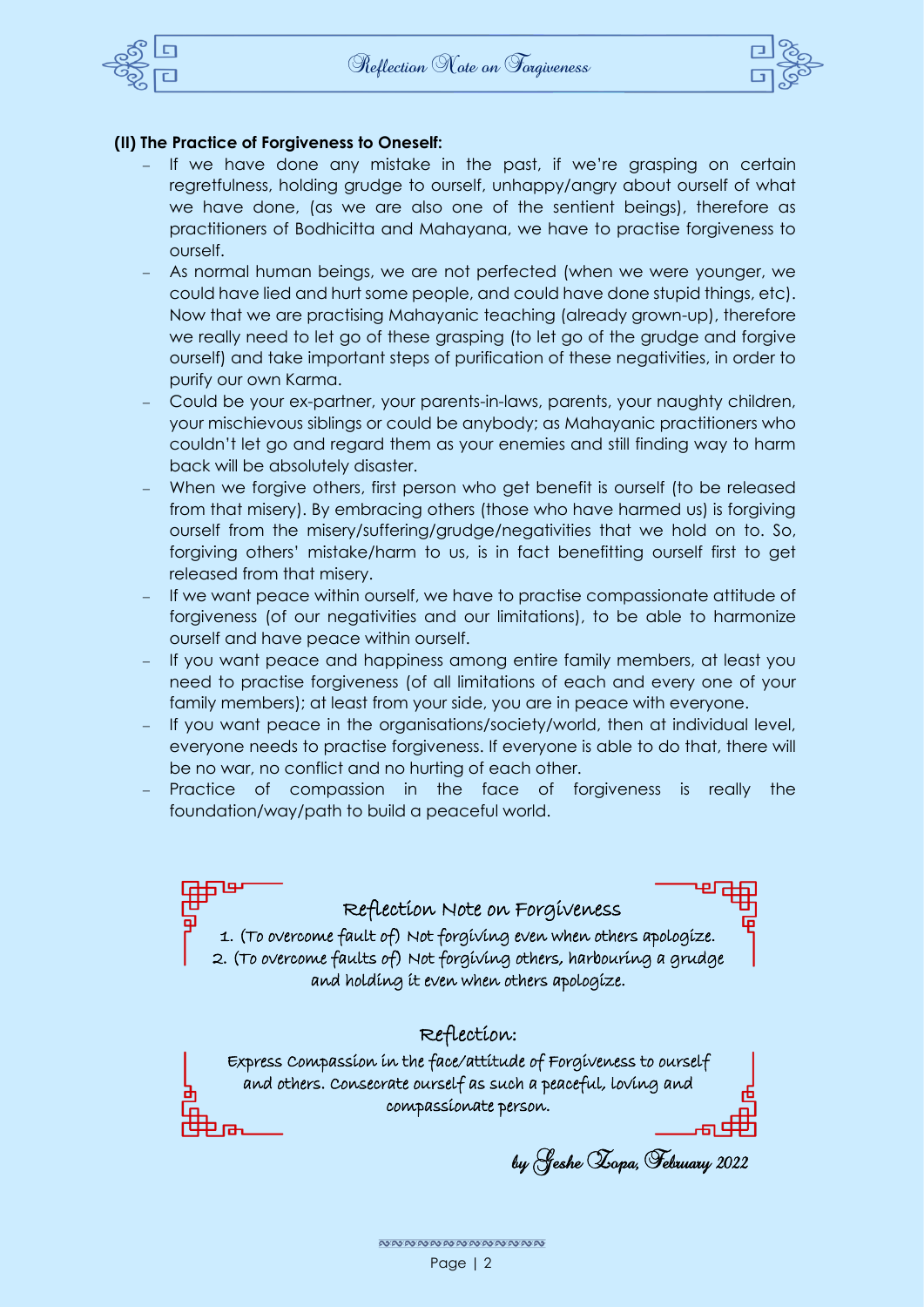

- 
- ❖ *Q&A1: When Geshe-la talked about forgiveness as face of Bodhisattva, I would very much like to do that, but it is really hard to do (I tried to forgive many times but somehow one thing happened again and I couldn't forgive again). How do I really forgive others?*
	- − You have been trying (and have been failing), that itself is thumbs-up.
	- − All the past Buddhas and Bodhisattvas including Chenrezig (Kuan Yin Pu Sa) have practised similarly like yourself and have failed numberless times (more than you); so always keep trying, don't get discouraged and never give up. Trying itself is a great practice.
	- Even to be able to let go and forgive, sometimes may take years. However, once you really able to forgive and really able to let go (purify), the realizations and benefits are unbelievable relief and unbelievable liberation. (Remarks: You will enjoy it; just don't give up, just wait for that liberation from that forgiveness. All your effort will be paid off).
	- − When you're practising Buddha Dharma, there's so much reasons to forgive. You need to keep encouraging yourself to achieve that and you will be able to do so.
	- − You have the reason of Enlightenment for the person to whom you're unable to forgive, and also for your own Enlightenment. Your objective of Enlightenment for all sentient beings and your own Enlightenment are the reasons why you need to forgive.
	- You also need to understand that whatever harm that you receive is because you have caused that kind of harm in the past. Now that you have met the Dharma, it is wise to cut the bondage of this negative relations with that person, or else it will repeat again and again in future. In future, you're in the position to harm him, he's unable to forgive you; after that he will harm you and you're unable to forgive…Samsara continues. So, for your own sake, you have to cut the chain.
- ❖ *Q&A2: (Remarks from a new student) Thank you very much to Geshe-la for the teaching on forgiveness. It helps her to overcome obstacles that stay in her heart for a long time; it helps her to let go. She really wants to express that the teaching is so beneficial.*
	- − Geshe-la said thank you to hear that she's able to let go of the obstacles in her heart. Geshe-la is really happy to hear her sharing and expressed that itself is a great gift to him.
- ❖ *Q&A3: I have a question on Forgiveness about forgiving ourself, otherwise we cannot clear our Karma. My problem is sometimes I cannot stop blaming myself about doing some stupid things and bad things. About using Four Opponent Powers (4OP) to purify myself, purify the Karma. One of the powers is Power of Regret; but in regretting, I also blame myself. Can you please talk more about it?* 
	- From the Four Opponent Powers, the second one is the Power of Regret. Yes, in the writing it's right written as "Regret" but Geshe-la prefers to translate it as "Acknowledging."
	- − Acknowledging that whatever you need to purify, have to be purified because it is not helpful, it is negative. For some people, feeling regret intensify their negative emotions. So, you would rather recognize that those things are not helpful, therefore you need to let go.